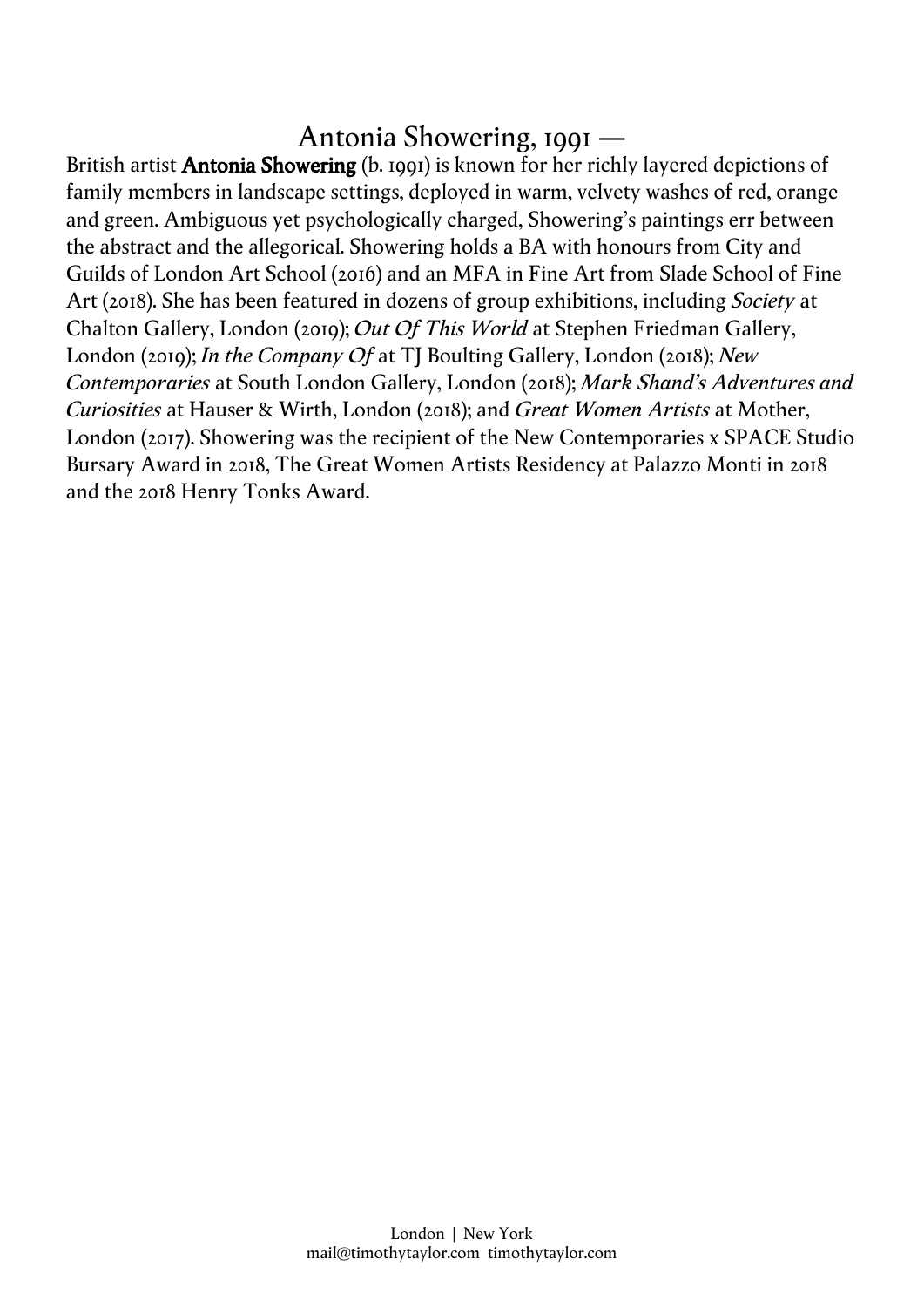### Biography

- 1991 Born in London, UK
- 2011 Foundation Diploma in Art & Design, Chelsea Art College, London, UK
- 2016 BA Hons, City & Guilds of London Art School, London, UK
- 2018 Masters in Fine Art, Slade School of Fine Art, London, UK

## Selected Solo Exhibitions

- 2022 *Antonia Showering: Mixed Emotion*, Timothy Taylor, London, UK
- 2020 *Introductions | Antonia Showering*, solo online exhibition, White Cube, London, UK

## Selected Group Exhibitions

| 2021 IRL: In Real Life, Timothy Taylor, London, UK                           |
|------------------------------------------------------------------------------|
| Holding Hands, Union Gallery, London, UK                                     |
| Annual Art Icon Auction, Whitechapel Gallery, London, UK                     |
| 2020 Dwelling Is The Light, Timothy Taylor, London, UK                       |
| Adieu to Old England, The Kids are Alright, Choi and Lager, Cologne, Germany |
| Society, Chalton Gallery, London, UK                                         |
| In Verse, Soho Revue, London, UK                                             |
| Out of This World, Stephen Friedman Gallery, London, UK                      |
| 2018 <i>Bloomberg New Contemporaries</i> , South London Gallery, London, UK  |
| <i>Inhabiting The Dome, Whiteley's Shopping Centre, London, UK</i>           |
| In The Company Of, TJ Boulting, London, UK                                   |
| Kennedy Doig & Showering, Baert Gallery, Los Angeles, CA, USA                |
| Bloomberg New Contemporaries, John Lennon Art and Design Building,           |
| Liverpool, UK                                                                |
| Slade MFA/MA/PhD Degree Show, London, UK                                     |
| The present is already gone, Chalton Gallery, London, UK                     |
| <i>The Great Women Artists, Mother, London, UK</i>                           |
| Slade Interim Show, London, UK                                               |
| <i>Kings Mall Residency Showcase</i> , Unit 50 King's Mall, London, UK       |
| <i>Exceptional</i> , Collyer Bristow Gallery, London                         |
| 2016 Art16, London Olympia, London, UK                                       |
| Sampler, Arcade Gallery, London, UK                                          |
|                                                                              |